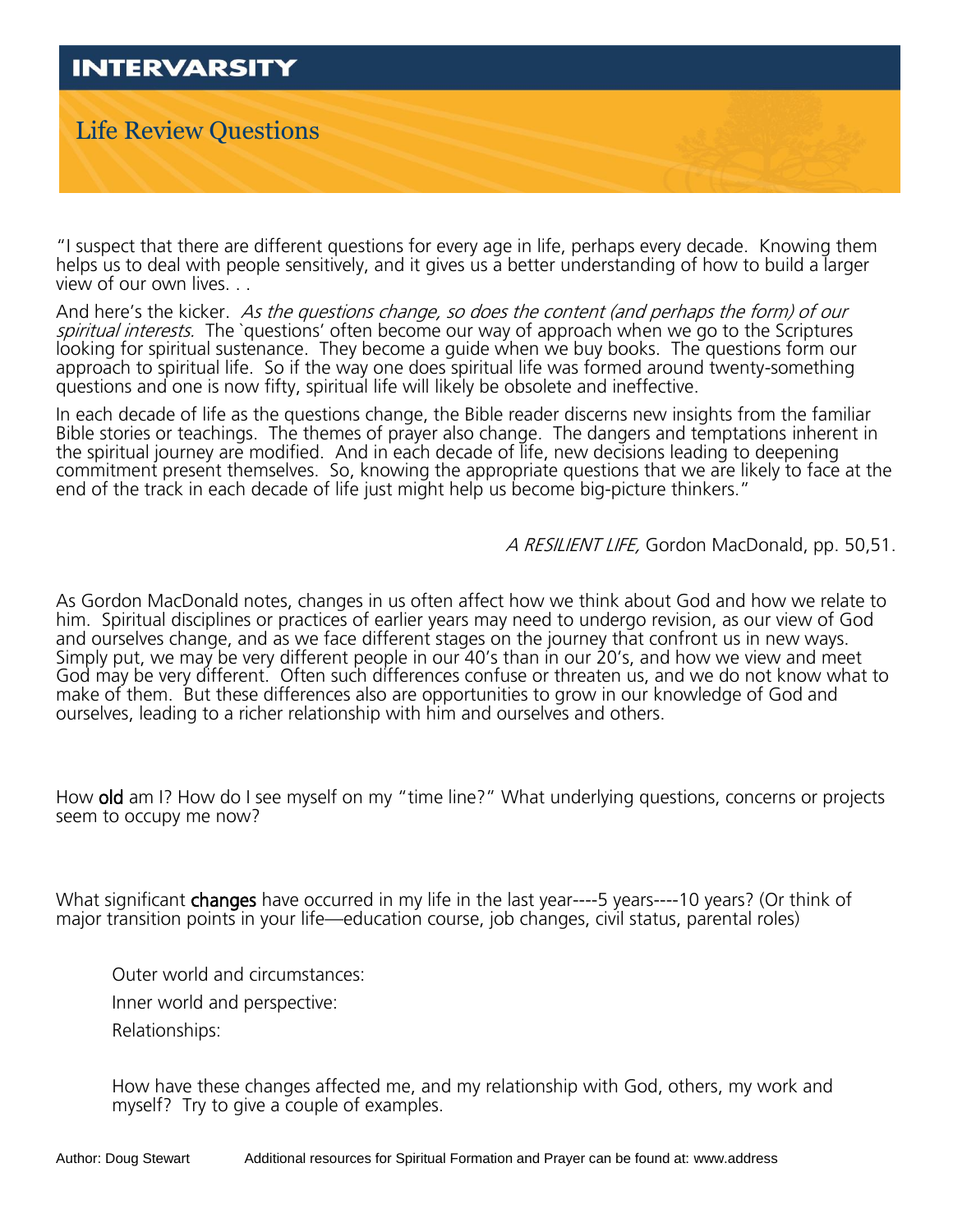What significant **experiences** have affected me in the last year----5 years----10 years?

Encounters with God: Successes in life or work: Failures/lack of success in life or work: Emotional wounds or injuries: Health concerns: In my family—parents, spouse, children: In my friends or those close to me"

How have these experiences affected me? Look at a couple of examples.

As I am aware of myself today, what seems to be **different** from 5 or 10 years ago? How do I feel about these differences?

What dreams shaped me at the beginning of ministry? What are my dreams in ministry today?

How did I understand God's call to me at the beginning of my ministry? How would I understand it today?

How does your perception and understanding of the Gospel compare with 5 or 10 years ago, or with an earlier period of your life?

How does your understanding of God's mission compare with 5 or 10 years ago, or with an earlier period of your life?

How does your understanding of following Christ compare with 5 or 10 years ago, or with an earlier period of your life?

What insights and knowledge about myself have come to me in these last years? What changes in my view of myself have taken place?

How did I meet God, relate to God, in the early years of my walk with him? (Recall several key spiritual disciplines) What Scriptures spoke to me?